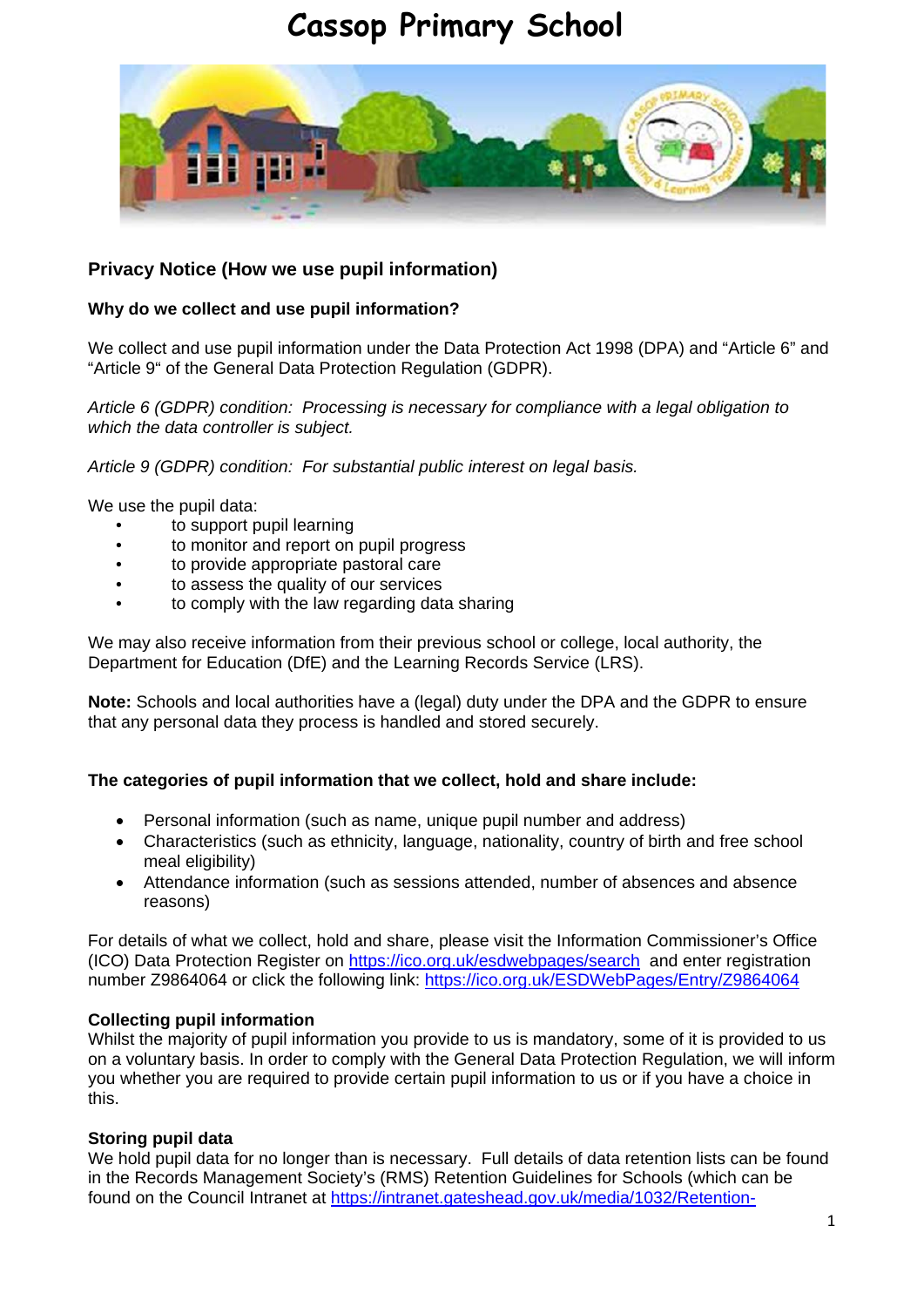#### **Who do we share pupil information with?**

We routinely share pupil information with:

- schools that the pupil's attend after leaving us
- our local authority
- the Department for Education (DfE)
- NHS (*for inoculations, etc*)

#### **Why we share pupil information**

We do not share information about our pupils with anyone without consent unless the law and our policies allow us to do so.

We share pupils' data with the Department for Education (DfE) on a statutory basis. This data sharing underpins school funding and educational attainment policy and monitoring.

We are required to share information about our pupils with the (DfE) under requiation 5 of The Education (Information About Individual Pupils) (England) Regulations 2013.

#### **Data collection requirements:**

To find out more about the data collection requirements placed on us by the Department for Education (for example; via the school census) go to [https://www.gov.uk/education/data-collection](https://www.gov.uk/education/data-collection-and-censuses-for-schools)[and-censuses-for-schools.](https://www.gov.uk/education/data-collection-and-censuses-for-schools)

#### **The National Pupil Database (NPD)**

The NPD is owned and managed by the Department for Education and contains information about pupils in schools in England. It provides invaluable evidence on educational performance to inform independent research, as well as studies commissioned by the Department. It is held in electronic format for statistical purposes. This information is securely collected from a range of sources including schools, local authorities and awarding bodies.

We are required by law, to provide information about our pupils to the DfE as part of statutory data collections such as the school census and early years' census. Some of this information is then stored in the NPD. The law that allows this is the Education (Information About Individual Pupils) (England) Regulations 2013.

To find out more about the pupil information we share with the department, for the purpose of data collections, go to [https://www.gov.uk/education/data-collection-and-censuses-for-schools.](https://www.gov.uk/education/data-collection-and-censuses-for-schools)

To find out more about the NPD, go to [https://www.gov.uk/government/publications/national-pupil](https://www.gov.uk/government/publications/national-pupil-database-user-guide-and-supporting-information)[database-user-guide-and-supporting-information.](https://www.gov.uk/government/publications/national-pupil-database-user-guide-and-supporting-information)

The department may share information about our pupils from the NPD with third parties who promote the education or well-being of children in England by:

- conducting research or analysis
- producing statistics
- providing information, advice or guidance

The Department has robust processes in place to ensure the confidentiality of our data is maintained and there are stringent controls in place regarding access and use of the data. Decisions on whether DfE releases data to third parties are subject to a strict approval process and based on a detailed assessment of:

- who is requesting the data
- the purpose for which it is required